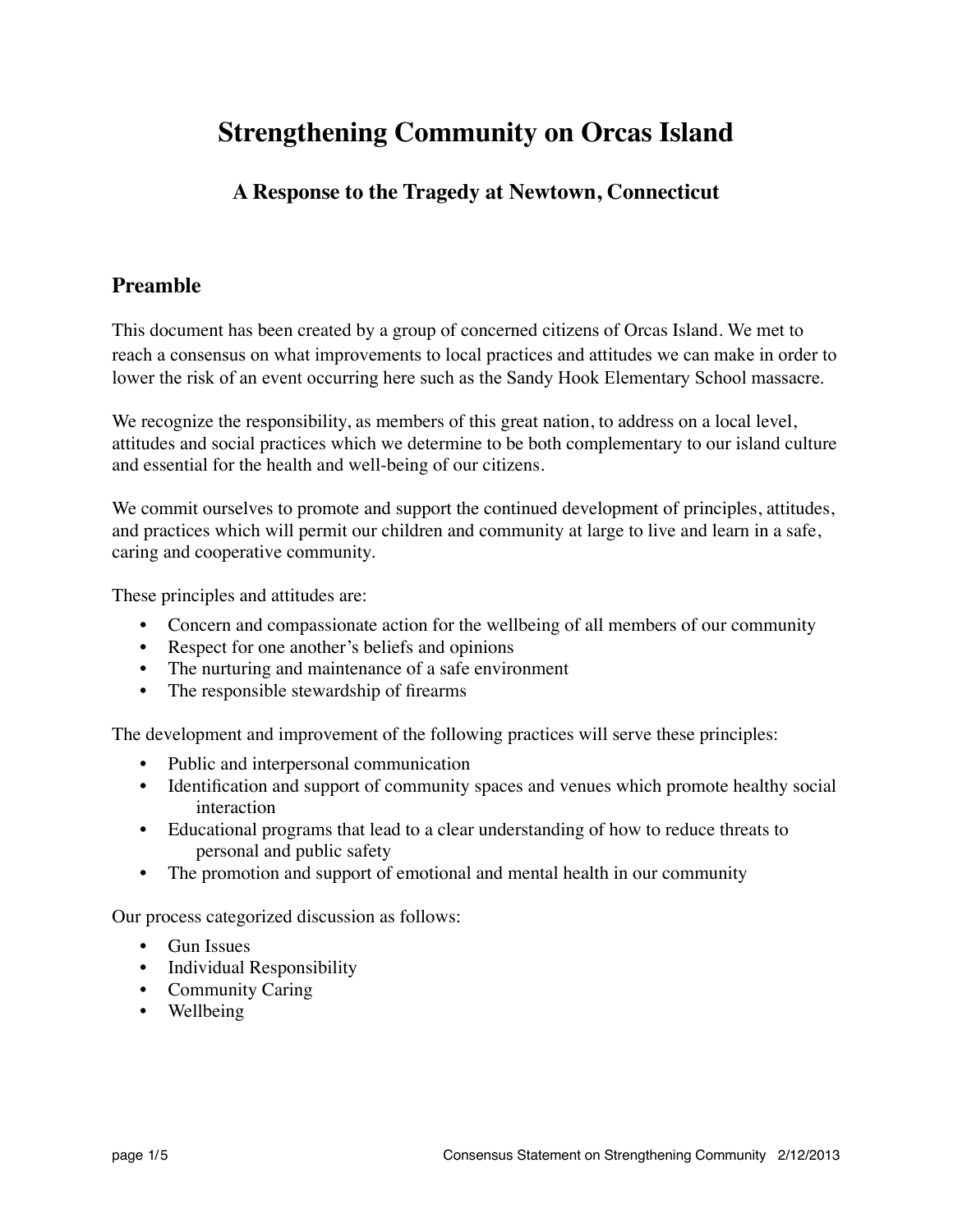#### **Gun Issues**

- We acknowledge the Second Amendment Rights for individuals to keep and bear arms subject to legal regulation.
- We support government enforcement of existing laws, including Washington State laws making schools gun-free zones.
- We promote gun safety and security, public awareness, and individual, parental, and community responsibility. We recommend gun safety through age-appropriate firearm education, privately-owned gun safes, and the Sheriff's free gun-lock program.
- We recommend that all community-based organizations which provide family services be trained to recognize the threat of inappropriate access to firearms and ammunition, and that staff be trained to recognize and deal with such a threat.
- We recommend that our teachers be provided similar training in threat assessment and methods for crisis intervention.
- We encourage individuals to be active politically to influence legislation locally and nationally on these issues.

# **Individual Responsibility**

We believe that every member of the Orcas community has a personal responsibility to lower the risk of violence in our community. We ask that every individual in the community:

- Strive to strengthen your family
- Treat others with honesty, caring and respect
- Notice community members in need and facilitate their assistance
- Reach out to community members who appear isolated, marginalized, or distressed
- Be mindful of your own health and well-being
- Embrace diversity of opinions and lifestyles
- Commit to being an ongoing, active part of our community
- Seek opportunities to be a mentor or to be mentored
- Recognize personally and publicly the "small deeds" of others
- Educate yourself and actively engage with your health care provider on the side effects of prescribed medication for you and your family
- Participate in community events and gatherings
- Support funding for school, mental health, and recreation programs
- Initiate activities in your neighborhood to develop and nurture community
- Be mindful of the culture of violence your child and the community's children are exposed to through video games, media, internet, literature, etc.
- Actively discourage and report physical or emotional bullying
- Be aware of the immediate and long-term impacts of legal and illegal drug use (including alcohol) on yourself, your family, and our community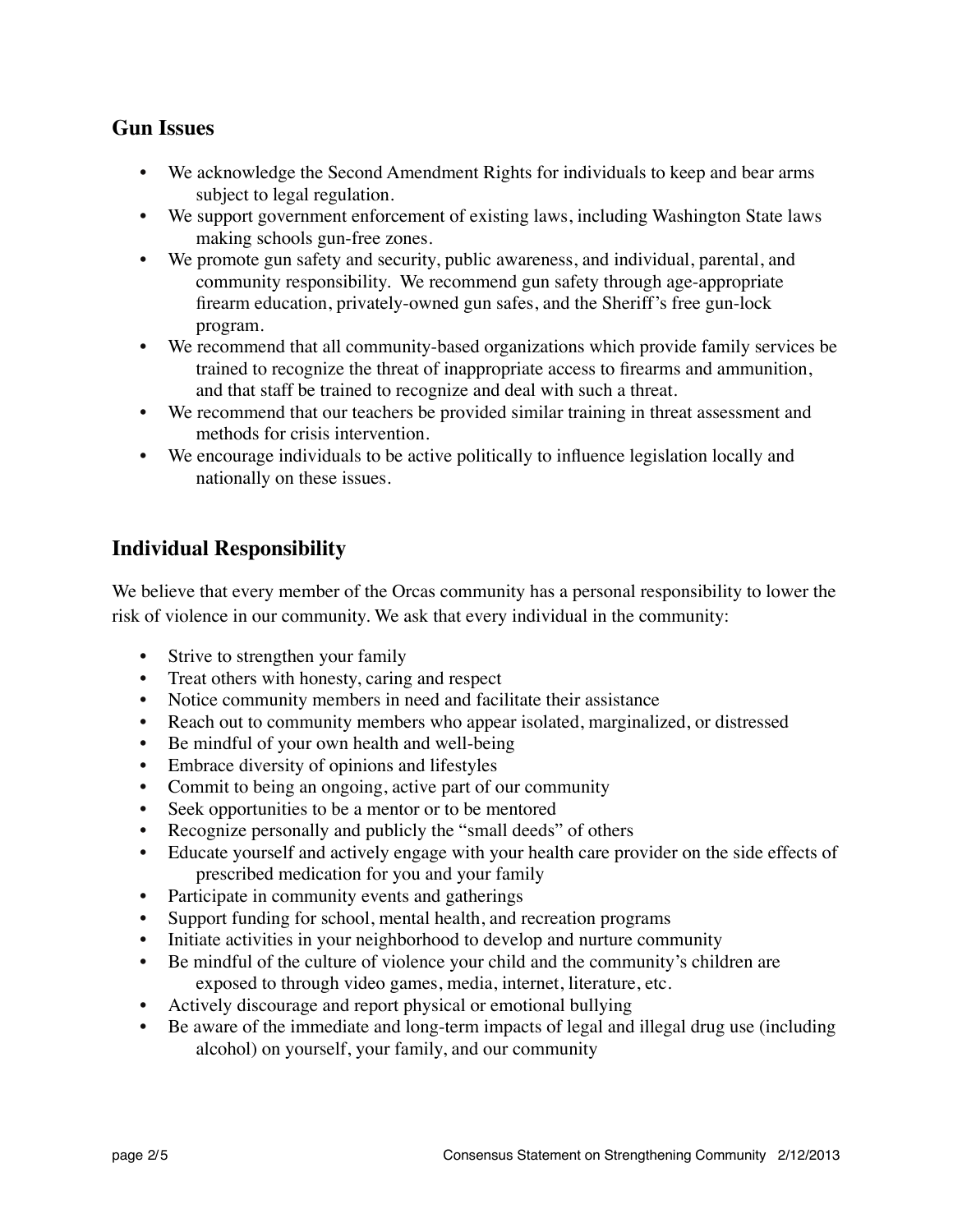# **Community Caring**

Community caring is clearly evident on Orcas Island, and it can always be improved. Expressions of caring can be an important way to build relationships among all islanders. It is the basis for the following suggestions and ideas.

We must address the needs of the children, youth, and young adults as well as those of adults and elders. Some concrete ways to show this change include:

- Recognizing a child's accomplishments through community-organized, appropriate rites of passage
- Acknowledging good deeds, large or small, either verbally or through publication
- Encouraging young adults, adults and elders to become mentors for all levels of youth (for example—island grandmothers and grandfathers)
- Asking what it is that people need
- Encouraging student-led initiatives such as "The Happiness Initiative"
- Providing internship opportunities with local businesses for young adults

Better communications concerning services available can be accomplished through flyers, town hall meetings and service fairs.

# **Wellbeing**

We recognize that our existing individual, familial, educational and mental health systems share the primary responsibility for the emotional development and support of many of our children, our families and our organizations.

We strive to create an environment which offers and improves resources that empower children and their families. These resources include information, collaboration, intervention or assistance in improving social and mental wellbeing and stability.

We recognize the following issues need to be addressed and appropriate educational materials created or provided:

- Prescription drug information
- Danger assessment
- Intergenerational cycles of violence
- Discussion groups about scary topics
- Autism Spectrum Disorder (ASD) and related special needs categories such as ADD and ADHD
- Anti-Bullying programs
- Child and youth participation in community services
- Leadership classes

We recognize the sensitive balance between intervention and intrusion.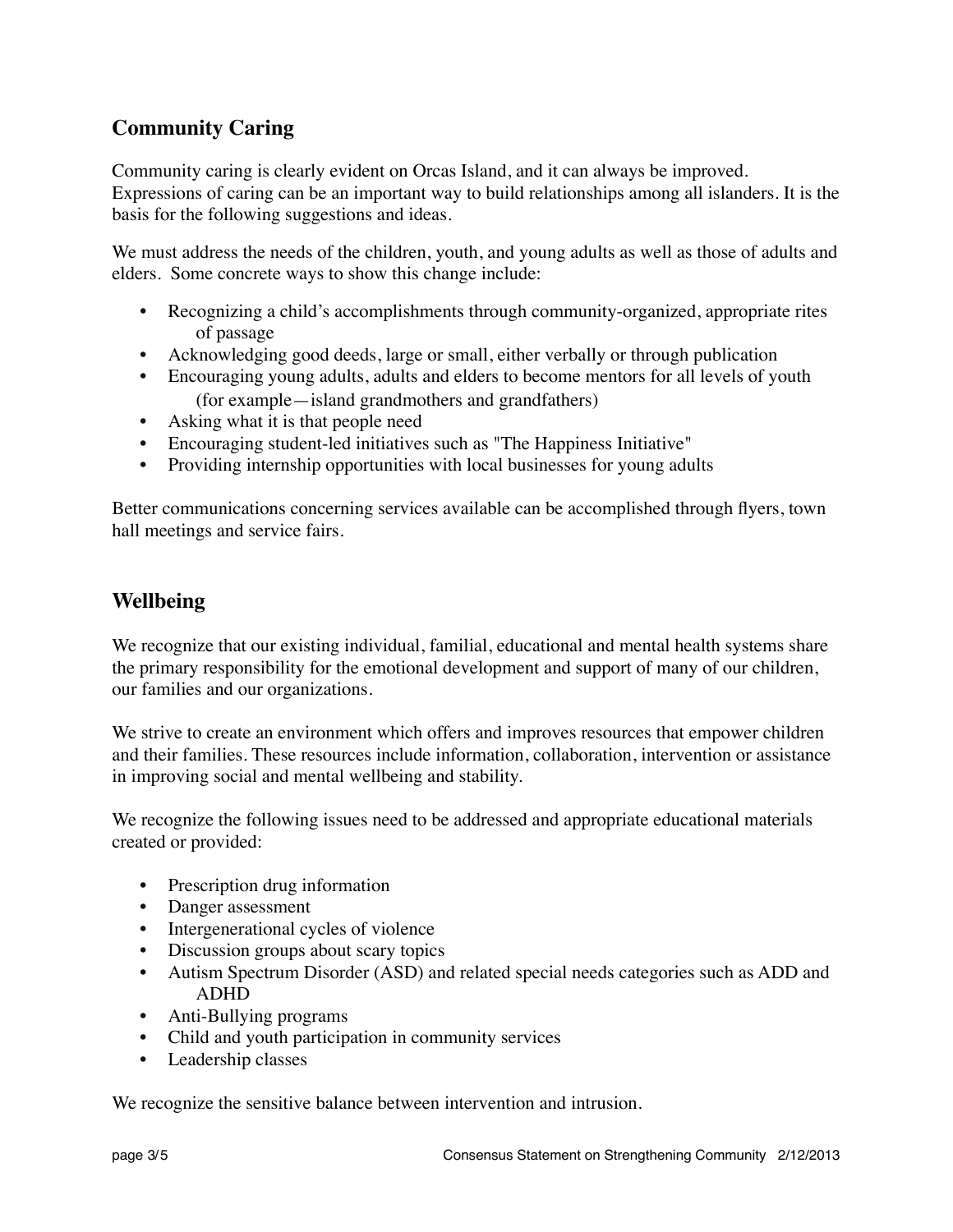#### **The Consensus Process**

As our group struggled to reach consensus, our process demonstrated integrity, inclusion, openness, and dedication to exploring and developing a plan to address a complex and contentious community issue. The participants represented a diversity of experience and opinion, but were mindful of those opinions not in the room as well. Through patient listening and, for the most part, the expression of mutual respect, participants freely spoke their truth.

#### **Moving Forward** *(written after the consensus process ended)*

This consensus statement represents a sincere effort at beginning a community process whereby these practices and attitudes may be implemented, enhanced, and embedded in our island culture...some of them exist at present...some as memories when times were simpler. The group of 36 who arrived at this consensus recognizes the need for and welcomes the ideas, resources, and energy of our entire community. In our deliberations, someone coined the phrase..."Code of the Rock"...an idea not yet defined, but offered as a yet-to-be-created means by which we express our attitudes and aspirations for a safe, vibrant, sustainable, and connected community.

In short, the work has just begun. It needs awareness, recognition, tempering, conversation, experimentation, dedication and resources in order to realize its mission. Some members of this consensus group have committed to participate in ongoing, open forum meetings on the topics outlined above. We welcome *all* Orcas Islanders to consider, support, and enrich these initiatives. Imagine the impact if *you* choose to step forward, participate, and provide leadership to strengthen our community.

# **Background**

This Statement of Consensus was created by thirty six Orcas Islanders who responded to an island-wide invitation to gather and *"To reach a consensus on what changes to local practices and attitudes we can make in order to lower the risk of the tragedy at Newtown, Connecticut occurring on Orcas Island; and to draft a statement of that consensus to be published and shared with the Orcas community."*

The agreed upon definition for consensus was, *"a decision by two or more people…a decision which everyone may not feel is the best decision…but is a decision which everyone can live with, and commit themselves not to undermine".*

Participants committed to attending fifteen hours of deliberations spread over four meetings. These gatherings took place from January 26th thru February 2nd, 2013 following the Sandy Hook Elementary School massacre of December 14, 2012.